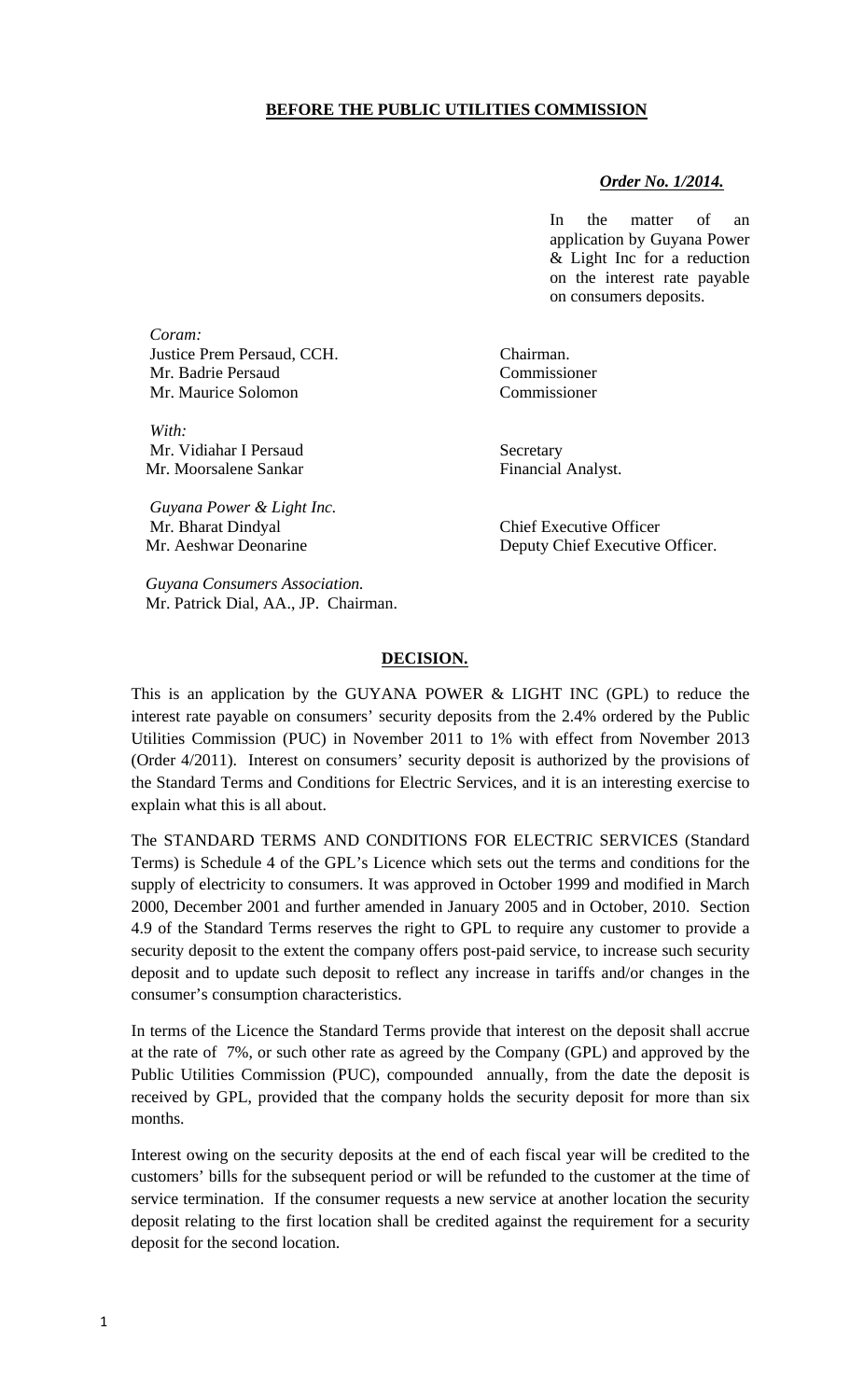If a customer fails to pay any amount billed for services rendered GPL may apply all or any portion of that consumer's security deposit to the unpaid amount. If GPL takes that step the customer will be required to adjust his security deposit in accordance with the amount allowed under Section 4.9 failing which GPL will have the right to disconnect the customer's supply.

Any consumer who is supplied through a pre-payment meter shall not be required to pay a security deposit in respect of the supply. It is worthy of note that a pre-paid consumer does not also have to pay a monthly fixed charge.

Up to and including October 2011 the interest rate for the security deposit was 7%, and GPL had applied to the Commission in 2011 to vary and reduce that rate to 1.6% per annum claiming that since the original consumer deposit interest rate was set at a discount of 32% on the then existing term deposit rate, the same basis and discount rate should prevail and applied to the current term deposit interest rate.

At that public hearing the Commission heard arguments in favour of GPL, and also from the Consumers' groups who opposed GPL's application. The Commission, after full, frank and mature discussion, reduced the rate of interest to 2.4% per annum with effect from November 1, 2011 for a period of two years.

Now, by an application dated November 15, 2013, GPL is seeking to have the Commission approve a reduction of the interest to 1% on the ground that the interest rate on a twelvemonth fixed-deposit account is currently 1% and in effect is really 0.08% when the withholding tax is taken into consideration.

The Commission held a public hearing on April 02, 2014 which was attended by officials of GPL, Guyana Consumers' Association and members of the public. We heard interesting views and exchanges from all parties.

The Consumers Association contends:

- (a) That the beneficiary of the deposit is GPL since the deposits provide the company with significant working capital for which it offers only 2.4% interest. Without the deposits GPL's cash flow would have been restricted by the amount of the consumers' deposits the need to borrow additional funds may have become necessary.
- (b) The interest paid is just an accounting entry in GPL's books since consumers' deposits are held for very long periods, and are generally not refunded to consumers unless the consumers surrender their services, which is seldom the case. In 2002 the value of the consumers' deposit was approximately \$300 million, which rose to approximately \$1.6 billion at the end of 2012.
- (c) The interests credited to consumers' accounts are a legitimate expense for tax purposes and to this extent the Company would enjoy a tax saving of 35% on the interest provision.

GPL contends that consumers benefit in two ways by their deposits:

- (a) The deposits allow them to receive a lower tariff since the asset base on which the Company's profit is calculated is reduced by the amount held in the consumers' deposit account, and
- (b) Consumers receive an annual interest of 2.4% on the deposits and this does not attract withholding taxes.

The Association further contends that the argument of GPL in using the savings rates that currently prevail at the commercial banks is flawed. It would be more logical to use the lending rates which are more relevant to the consumers' position, since the consumers'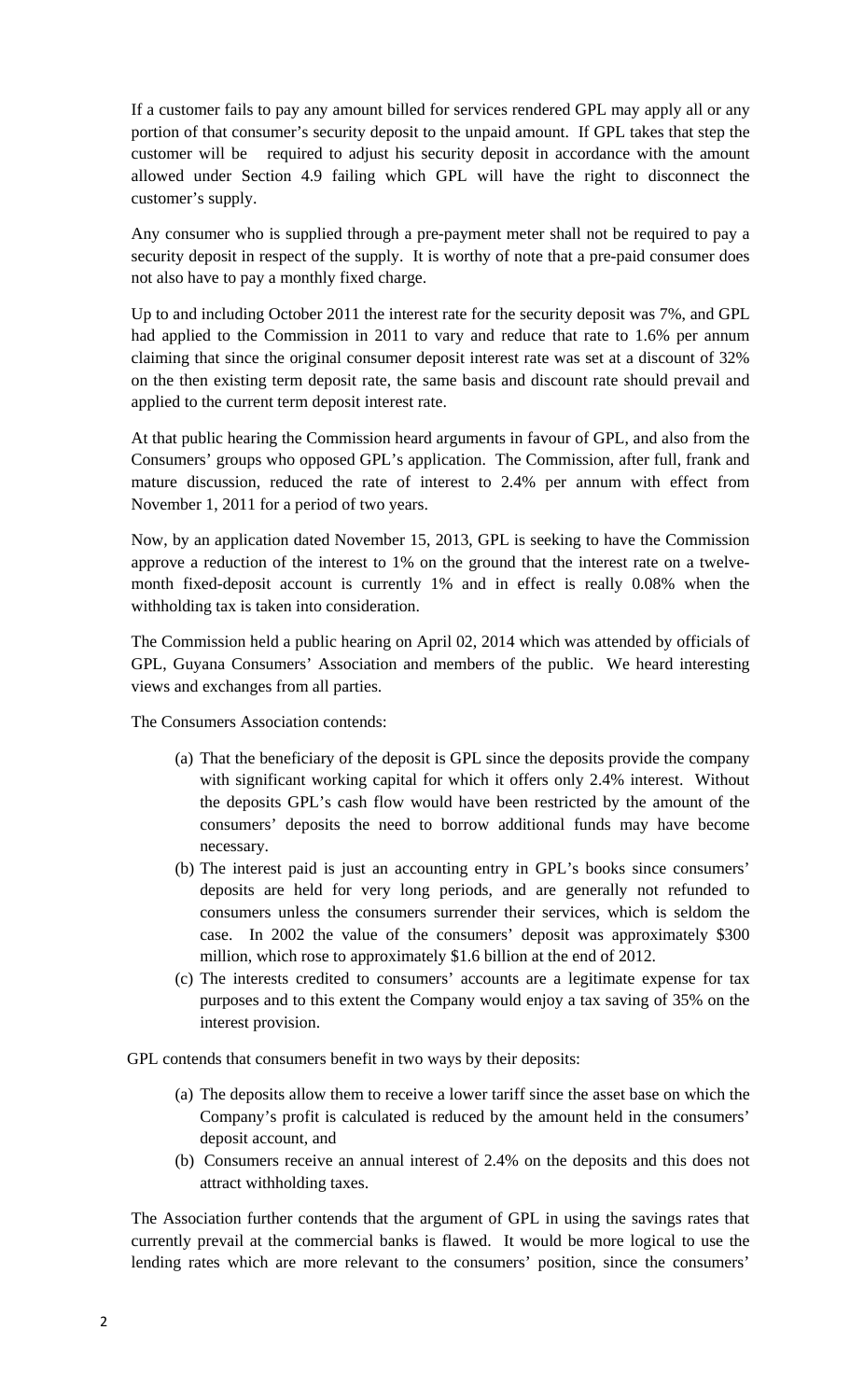deposits have the characteristics of a loan and should be regarded as a long term loan to the Company.

The Consumers Association contends that a rate of 10% per annum is fair and equitable.

GPL argues, however, that it is incorrect to equate the interest on consumers' deposits with interest payable on loans at the commercial banks. The company explained that GPL is precluded from borrowing funds through the banking system because of the HIPC (Heavily Indebted Poor Countries) conditionality, and that because of this it receives loans at concessionary rates from the Government of Guyana and from International Financial Agencies.

We wish to make a general comment. Commercial banks have tended to become mercenary and this accrues to the detriment of consumers. Reductions in savings rates over the years and the multiplicity of innovative miscellaneous charges that surface from time to time have disadvantaged the customer. Savings rates are significantly lower than the rate of inflation resulting in the shrinkage of the customers' savings on an annual basis, and the withholding tax compounds the plight of the savings public.

We have considered all that was urged before us, and doing the best we can, we hold the view that a rate of interest at 2.4 percent per annum compounded annually is reasonable, equitable and just and we order same to be applied to the consumers' security deposits with effect from November 01, 2013, for a period of two years ending October 2015.

It is be noted that Commissioner Solomon proffered a dissenting opinion. It is his view that having regard to the weight of the consumers' submissions and to present circumstances, the rate of interest on consumer's deposits should be pegged at 3.4%. He has issued a dissenting judgement which is hereto attached.

The company is advised that because interest rates are influenced by the dynamics of the economy it changes over time to reflect this new dynamism. The approved rate will therefore, remain in effect for two years and will expire on the  $31<sup>st</sup>$  October 2016, when it will again be the subject of a review. GPL will again have to apply to the Commission for such a review.

We commend the efforts of all parties which facilitated our deliberations in discharging our responsibilities in arriving at our Order.

-sgd-

……………………………………………

Prem Persaud – Chairman.

-sgd-

………………………………………………

Badrie Persaud – Commissioner.

 *Dated this 17th day of April, 2014*.